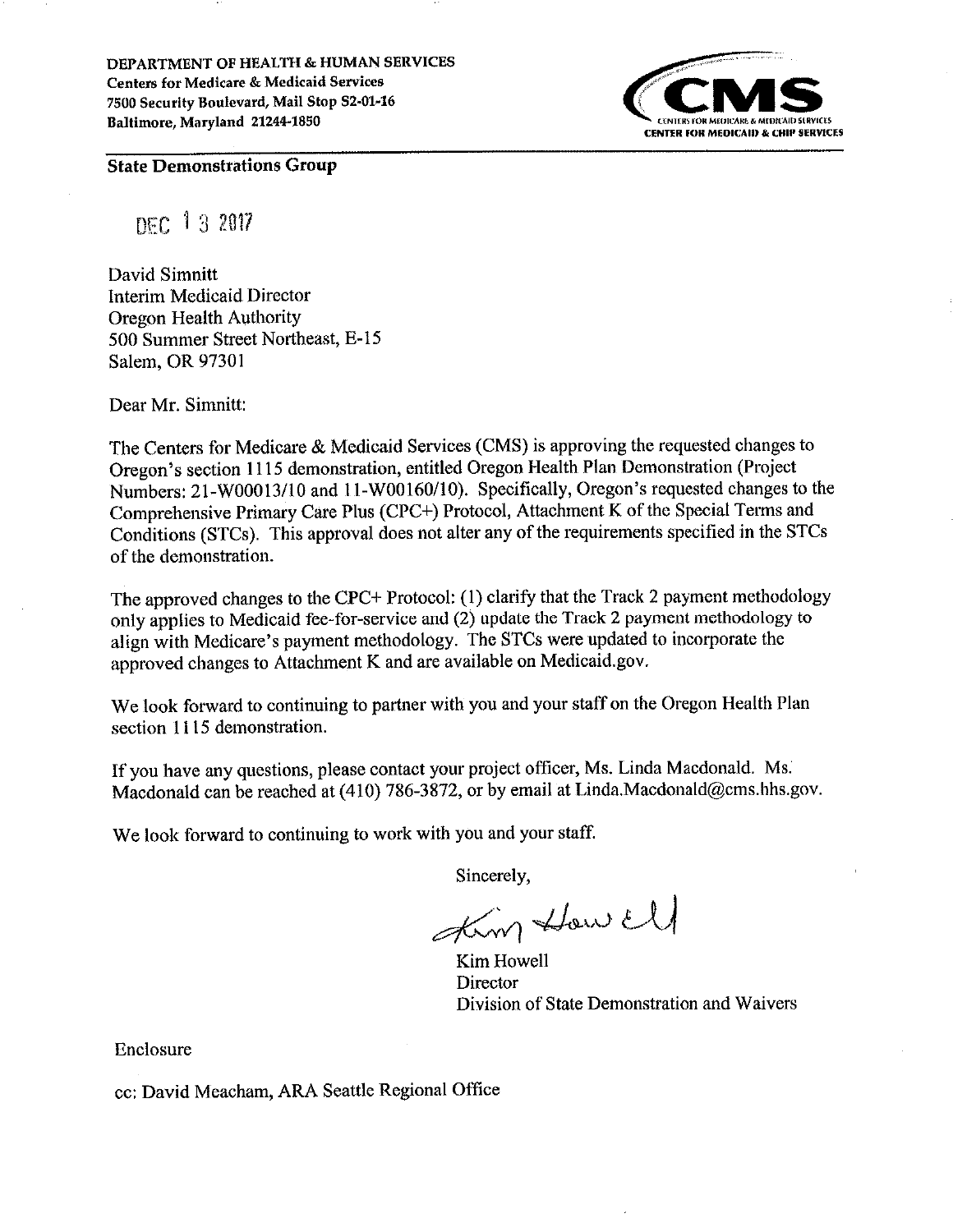## Attachmcnt K - Comprehensive Primary Care Plus Protocol

This protocol provides the conditions the state will operate the comprehensive Primary care Plus (cPC+). The state will submit for cMS approval updates to Attachment K as conditions outlined in this protocol change.

CPC+ is a national advanced primary care medical home model that aims to strengthen primary care through a regionally-based multi-payer payment refotm and care delivery transforrnation. Under this model, developed by the Center for Medicare & Medicaid Innovation (CMMI) in CMS, CPC+ practices are paid for attributed Medicare beneficiaries while states pay CPC+ practices lor attributed Medicaid beneficiaries. CPC+ builds upon and enhances the PCPCH model.

It includes two primary care practice tracks with incrementally advanced care delivery requirements and payment options, (1) a PMPM payment and (2) a reducing PMPM payment with offsetting incentive payment, to meet the diverse needs of primary care practices in Oregon and support health transformation. The care delivery redesign ensures practices in each track have the infrastructure to deliver better care to result in a healthier patient population. The multipayer payment redesign gives practices greater financial resources and flexibility to make appropriate investments to improve the quality and efficiency of care, and reduce unnecessary health care utilization. Buitding upon the PCPCH model, cPC+ will provide practices with <sup>a</sup> robust learning system, as well as actionable patient-level cost and utilization data feedback, to guide their decision making. Oregon was granted participation in the model by CMMI effective January <sup>1</sup>, 2017 îor a five-year period.

- i. CPC+ seeks to improve the quality of care patients receive, improve patients' health, and spend health care dollars more wisely. Practices in both tracks will make changes in the way they deliver care, centered on key Comprehensive Primary Care Functions: (1) Access and Continuity; (2) Care Management; (3) Comprehensiveness and Coordination; (4) Patient and Caregiver Engagement; and (5) Planned Care and Population Health'
- To participate in this model as a CPC+ provider, providers must be a PCPCH provider (PCPCH provider requirements are specified in www.primarycarehome.orcgon.gov) and be selected for participation by CMS. lt.
- CPC+ providers will be separated into two tracks: Track 1 and Track 2. Practices in each track must meet CMMI's CPC+ practice requirements, as specified by the CMMI Practice Care Delivery Requirements. Track 2 providers must meet all Track 1 practice requirements, plus additional requirements for higher level functionality to address higher acuity beneficiaries. iii.
- To support the delivery of comprehensive primary care, CPC+ includes three payment elements: iv.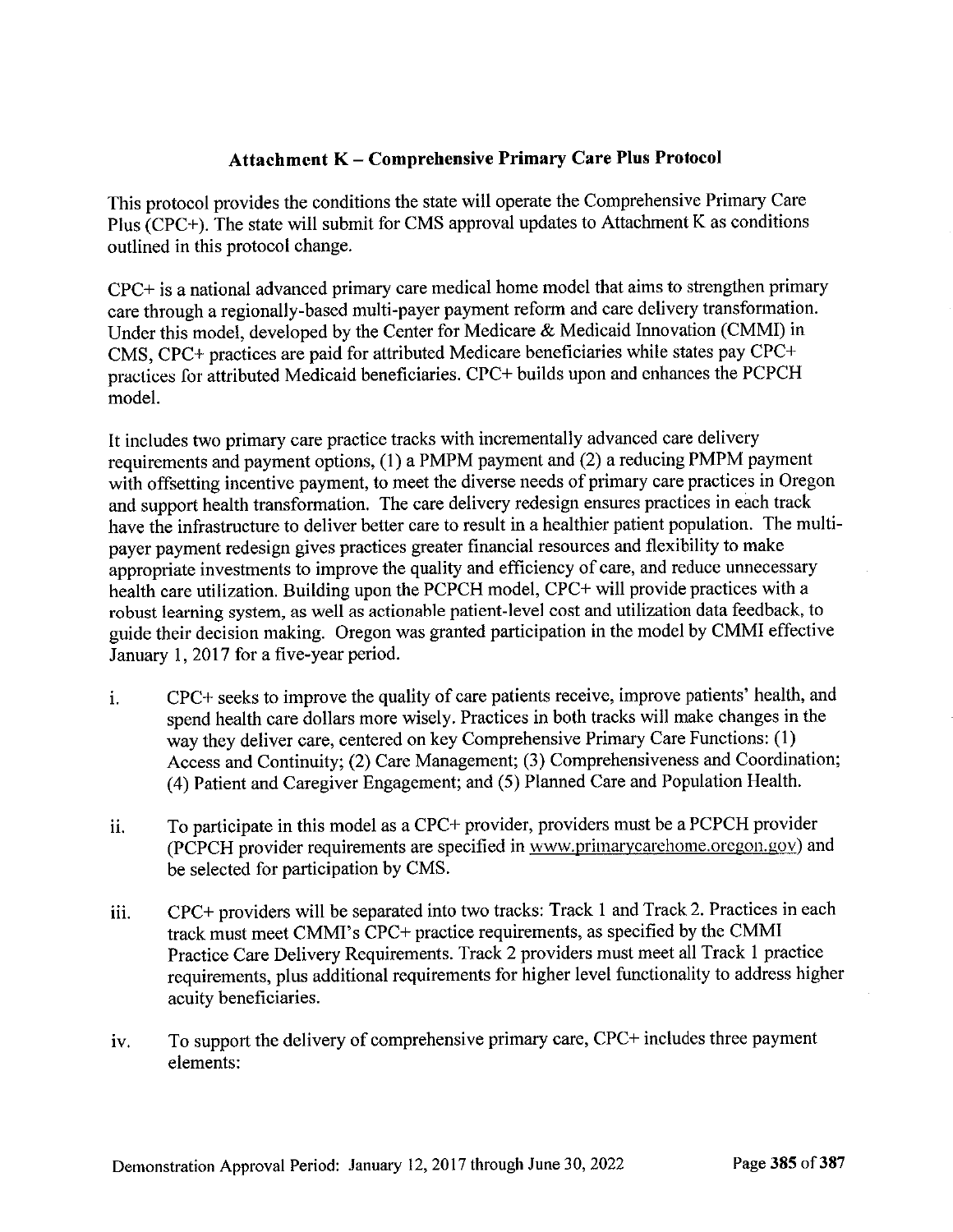- Care Manâgement Fee (CMF): Practices in both tracks receive a non-visit based CMF paid on a PMPM basis for each Medicaid beneficiary attributed to the practice. For the Medicaid FFS population, the amount is adjusted for each practice to account for the intensity of care management services required for the practice's specific population. Each practice is assigned to a risk Tier (PCPCH Tiers 1-4, and PCPCH Tier 5-Star), which specifies CMF payment amount by Tier.
- 2. Performance-based incentive payment: The state for the Medicaid FFS population and participating CCOs for their Medicaid populations will prospectively pay and retrospectively reconcile a performance-based incentive based on how well the practice performs on patient experience measures, clinical quality measures, and utilization measures that drive total cost of care. For the Medicaid FFS population, these payments will be made per Medicaid beneficiary attributed to each practice. The performance measures are annually determined based on experience and results to date and agreed upon by the state and CMMI as required in the CPC+ memorandum of understanding (MOU) between CMMI and the state. The retrospective reconciliation will be developed with assistance from CMMI and agreed to by the state and CMMI as required by the CPC+ MOU. Such payments will be broadly consistent with 42 CFR 438.6.
- 3. Alternative Payment Methodology for more advanced CPC+ providers (Track 2) Comprehensive Primary Care Payment Methodology: Track 1 practices continue to bill and receive payment from Medicaid FFS for the FFS population and the CCO service rate for the Medicaid CCO population as usual. Track 2 practices also continue to bill as usual, but the Medicaid FFS or CCO payment will be reduced to account for shifting a portion of Medicaid FFS or CCO payments into prospective Comprehensive Primary Care Payments (CPCP). Given expectations that Track <sup>2</sup> practices will increase the comprehensiveness of care delivered, the total amount of this CPCP hybrid payment will be larger than the FFS payment amounts they are intended to replace.
- Payment under the Medicaid Fee Schedule and Alternative Payment Methodology: V. The CPC+ model for the Medicaid FFS population has the following reimbursement structure:
	- 1. Medicaid PMPM CMF rates for Track 1 clinics recognized under Oregon 2017 PCPCH criteria:
		- PCPCH Tier 1: \$2
		- PCPCH Tier 2: \$4
		- o PCPCH Tier 3: \$6
		- PCPCH Tier 4: \$8
		- PCPCH Tier 5-star: \$10

Medicaid PMPM CMF rates for more advanced CPC+ providers (Track 2) recognized under 2017 PCPCH criteria. Track 2 providers are paid at the Track 2 Tier  $3/4/5$  levels: